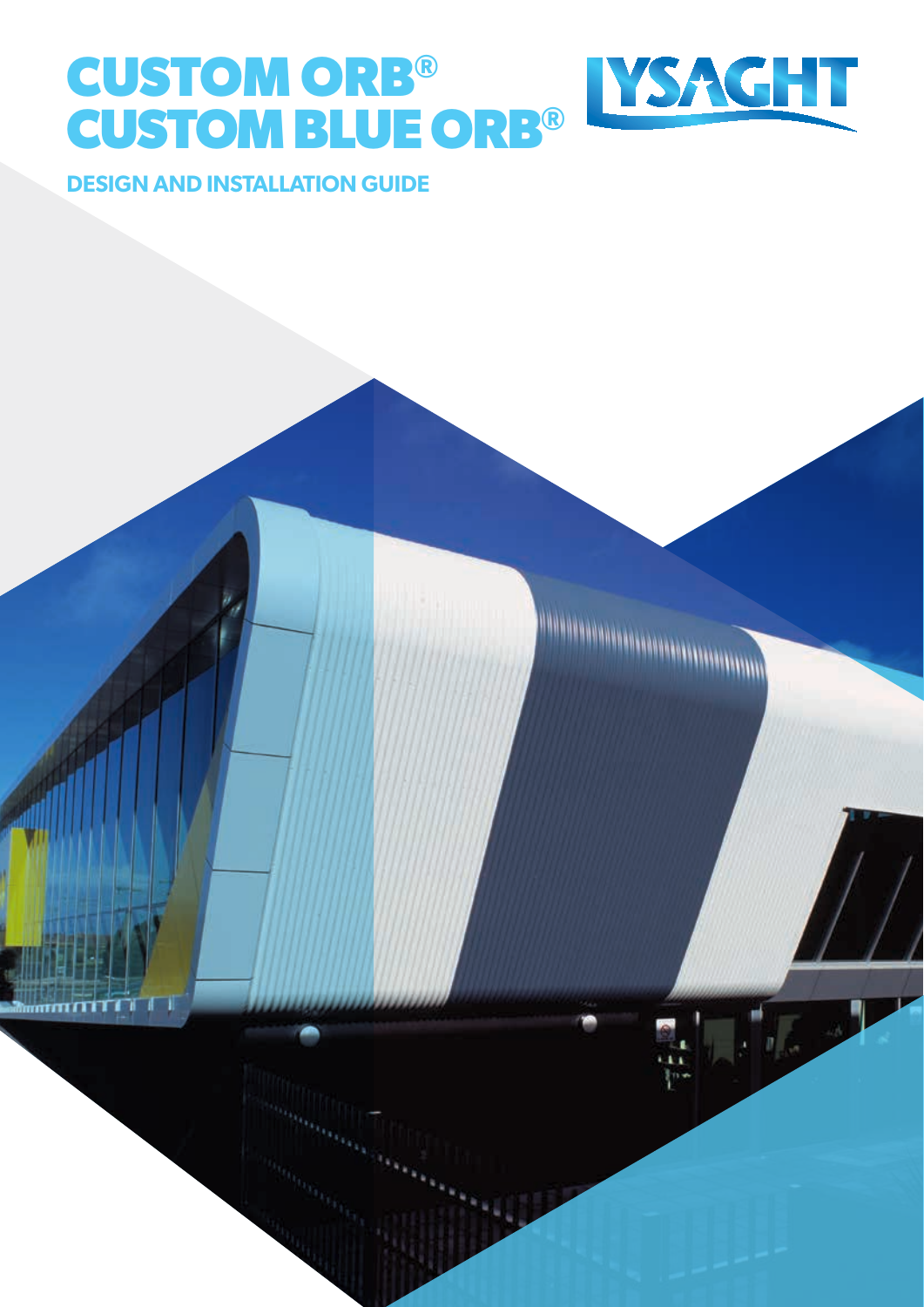# **LYSAGHT CUSTOM ORB® & CUSTOM BLUE ORB®**

# **TRADITIONAL CORRUGATED STEEL CLADDING**

CUSTOM ORB® is the famous corrugated profile, equally at home with traditional and contemporary design. It is a wide, strong and lightweight profile that can be quickly and easily installed. Add up these features and you have a steel roof or wall cladding that simply offers outstanding value.

The gently curving shape of the classic Australian roof is reflected in some of today's most adventurous and dramatic designs. CUSTOM BLUE ORB<sup>®</sup> is the corrugated profile for curving, allowing the expression of this quintessential Australian style. It is the perfect match to harmonise with our well-known, traditional CUSTOM ORB®.



### **MATERIAL SPECIFICATIONS**

Next generation ZINCALUME® aluminium/zinc/magnesium alloy coated steel complies with AS 1397:2011 G550, AM125 (550 MPa minimum yield stress, 125g/m2 minimum coating mass). CUSTOM BLUE ORB® is G300 (300 MPa). Minimum coating mass is AM125  $(125g/m<sup>2</sup>)$ .

COLORBOND® is pre-painted steel for exterior roofing and walling. It is the most widely used. The painting complies with AS/NZS 2728:2013 and the steel base is an aluminium/zinc alloy-coated steel complying with AS 1397:2011. Minimum yield strength for CUSTOM ORB® is G550 (550 MPa) or for CUSTOM BLUE ORB® is G300 (300 MPa). Minimum coating mass is AM100 (100g/m2 ).

COLORBOND® Metallic is pre-painted steel for superior aesthetic qualities displaying a metallic sheen.

COLORBOND® Ultra is pre-painted steel for severe coastal or industrial environments (generally within about 100-200 metres of the source). The painting complies with AS/NZS 2728:2013 and the steel base is an aluminium/zinc alloy-coated steel complying with AS 1397:2011. Minimum coating mass is AM150 (150g/m2 ). Minimum yield strength for CUSTOM ORB® is G550 (550 MPa) or for CUSTOM BLUE ORB® is G300 (300 MPa). Minimum coating mass is AM150 (150g/m2 ).

COLORBOND® Stainless is a pre-painted steel and is used for severe and coastal environments. The painting complies with AS/NZS 2728:2013 and the steel base is a stainless steel complying with AISI/ASTM Type 430; UNS No. S43000.

#### **CUSTOM BLUE ORB® MATERIAL SPECIFICATION FOR TANK MAKING**

ZINCFORM® zinc coated (galvanised) steel complying with AS 1397:2011 G300, Z600 (300 MPa minimum yield stress, 600g/m2 minimum coating mass);

COLORBOND® steel base metal thickness is 0.60 or 0.80mm. The COLORBOND® pre-painted steel complies with AS/NZS 2728:2013.

# **COLOURS**

CUSTOM ORB® and CUSTOM BLUE ORB® are available in an attractive range of colours in COLORBOND® factory pre-painted steel and in unpainted ZINCALUME® aluminium/zinc/magnesium alloy coated steel.

Standard COLORBOND® steel is available in a select range of contemporary colours suitable for all building projects.

# **COLORBOND® STEEL WITH THERMATECH® TECHNOLOGY**

THERMATECH® solar reflectance technology is now included in the standard COLORBOND® steel palette. COLORBOND® steel with THERMATECH® technology reflects more of the sun's heat, allowing both roofs and buildings stay cooler in summer. In moderate to hot climates, compared to roofing materials of similar colour with low solar reflectance, COLORBOND® steel with THERMATECH® can reduce annual cooling and energy consumption by up to 20%.

#### **LENGTHS**

Sheets are supplied custom cut.

### **CUSTOM ORB® MASSES**

|                              | BMT (mm) | kg/m  | kg/m <sup>2</sup> | $m^2/t$ |
|------------------------------|----------|-------|-------------------|---------|
| ZINCALUME <sup>®</sup> steel | 0.42     | 326   | 4.28              | 234     |
| $COIORBOND®$ steel           | 0.42     | 3.32  | 4.35              | 230     |
| ZINCALUME <sup>®</sup> steel | O 48     | 3. ZO | 486               | 206     |
| COLORBOND® steel             | O 48     | 376   | 4.93              | 203     |

#### **CUSTOM BLUE ORB® MASSES**

|                              | BMT (mm) | kg/m | kg/m <sup>2</sup> | $m^2/t$ |
|------------------------------|----------|------|-------------------|---------|
| ZINCALUME <sup>®</sup> steel | 0.60     | 4.59 | 6.02              | 166     |
| $COIORBOND®$ steel           | O 60     | 4 64 | 609               | 164     |
| ZINCALUME <sup>®</sup> steel | $0.80*$  | 6.06 | 796               | 126     |
| COLORBOND <sup>®</sup> steel | 0.80*    | 612  | 8.03              | 125     |

\*0.80 BMT CUSTOM BLUE ORB® available in South Australia only.

#### **TOLERANCES (CUSTOM ORB® & CUSTOM BLUE ORB®)**

Length: + 10mm, – 10mm, Width: + 4mm, – 4mm

#### **SHEET LENGTHS**

Sheet lengths of up to 24m can be used before an expansion joint is required for roof applications.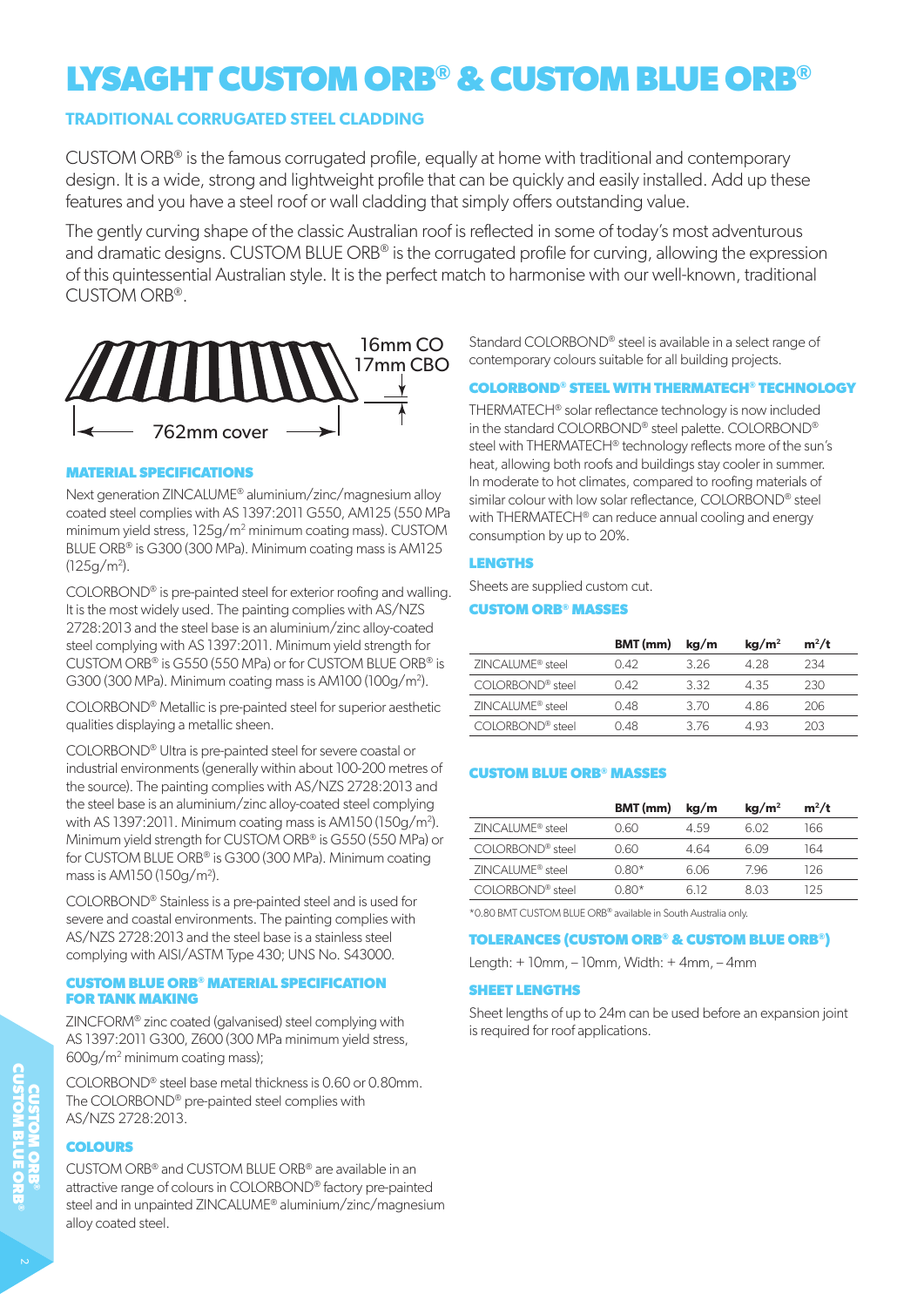#### **MAXIMUM SUPPORT SPACINGS**

The maximum recommended support spacings are based on testing in accordance with AS 1562.1:1992, AS 4040.1:1992 and AS 4040.2:1992.

Roof spans consider both resistance to wind pressure and light roof traffic (traffic arising from incidental maintenance). Wall spans consider resistance to wind pressure only. The pressure considered is based on buildings up to 10m high in Region B, Terrain Category 3,  $M_{\textrm{s}}$ =0.85, M<sub>i</sub>=1.0, M<sub>t</sub>=1.0 with the following assumptions made:

#### **ROOFS:**

 $C_{pi}$  = +0.20,  $C_{pe}$  = -0.90, K<sub>1</sub> = 2.0 for single and end spans,  $K = 1.5$  for internal spans.

#### **WALLS:**

 $C_{pi}$  =+0.20,  $C_{pe}$  =-0.65, K<sub>1</sub>=2.0 for single spans and end spans,  $K = 1.5$  for internal spans.

These spacings may vary by serviceability and strength limit states for particular projects.

#### **CUSTOM ORB® MAXIMUM SUPPORT SPACING (MM)**

| <b>BMT</b> |        |
|------------|--------|
| $0.42$ mm  | 0.48mm |
|            |        |
| 700        | 800    |
| 900        | 1300   |
| 1200       | 1700   |
| 200        | 250    |
| 300        | 350    |
|            |        |
| 1800       | 1800   |
| 2500       | 2700   |
| 2700       | 2700   |
| 200        | 250    |
|            |        |

For roofs: the data are based on foot-traffic loading.

For walls: the data are based on pressures (see wind pressure table).

Table data are based on supports of minimum 1mm BMT. Refer to the TOPSPAN® Ouick

Selection Guide for support thickness less than 1.0 mm BMT, or seek advice from our information line.

#### **CUSTOM BLUE ORB® MAXIMUM SUPPORT SPACING (MM)**

|                                        | <b>BMT</b> |        |
|----------------------------------------|------------|--------|
| <b>Type of Span</b>                    | 0.60mm     | 0.80mm |
| <b>Roofs including bullnosed roofs</b> |            |        |
| Single span                            | 1600       | 1800   |
| End span                               | 1600       | 1800   |
| Internal span                          | 1800       | 2600   |
| Unstiffened eaves overhang             | 200        | 400    |
| Stiffened eaves overhang               | 300        | 600    |
| <b>Walls</b>                           |            |        |
| Single span                            | 2400       | 2400   |
| End span                               | 3000       | 3200   |
| Internal span                          | 3300       | 3600   |
| Overhang                               | 200        | 400    |
|                                        |            |        |

For roofs: the data are based on foot-traffic loading.

For walls: the data are based on pressures (see wind pressure table).

Table data are based on supports of minimum 1mm BMT. Refer to the TOPSPAN® Quick Selection Guide for support thickness less than 1.0 mm BMT, or seek advice from our information line.

#### **CURVING**

CUSTOM ORB® is not intended for machine curving. For bullnosing use CUSTOM BLUE ORB®. Long, curved lengths of CUSTOM BLUE ORB® can be easily placed and aligned. From the traditional bullnosed verandah, to the double curves and complex shapes of modern homes and offices, we offer a full range of curving styles to suit almost any building.

The extra ductility of CUSTOM BLUE ORB® allows easy curving without distortion of its profile, and without damage to the finish. Ensure you order the appropriate profile for the job.

#### **USE CUSTOM BLUE ORB® FOR CURVES**

#### **CURVING RADII**

The minimum curving radius is 300mm (400mm in Victoria). At the end of a curve, there must be a straight vertical section of at least 100mm (80mm in Victoria).

#### **CURVING TOLERANCES CUSTOM BLUE ORB®**

Straight vertical min. (SV) = 100 mm (80mm in Victoria) Radius min.  $(R) = 300$  mm (See page 7 for definitions of SV & R).



 $= \frac{A - R (1 - \sin P)}{1 + \sin P}$ cos P  $R \pi (90 - P)$ 180

#### **USE CUSTOM ORB® FOR LONG STRAIGHT STRETCHES**

On most jobs one sheet will cover from ridge to gutter without end-laps. Where there are long straight lengths, you may like to use CUSTOM ORB® for the straight sections.

If you have a design where CUSTOM BLUE ORB® laps with CUSTOM ORB®, it is recommended both should be ordered together to ensure perfect lapping.

#### **CURVED FLASHINGS**

Curved flashings and cappings are made in fibreglass, plastic and steel in standard COLORBOND® steel colours.

Straight flashings and cappings are also made to match. Different states stock different materials and different lengths—ask your local supplier.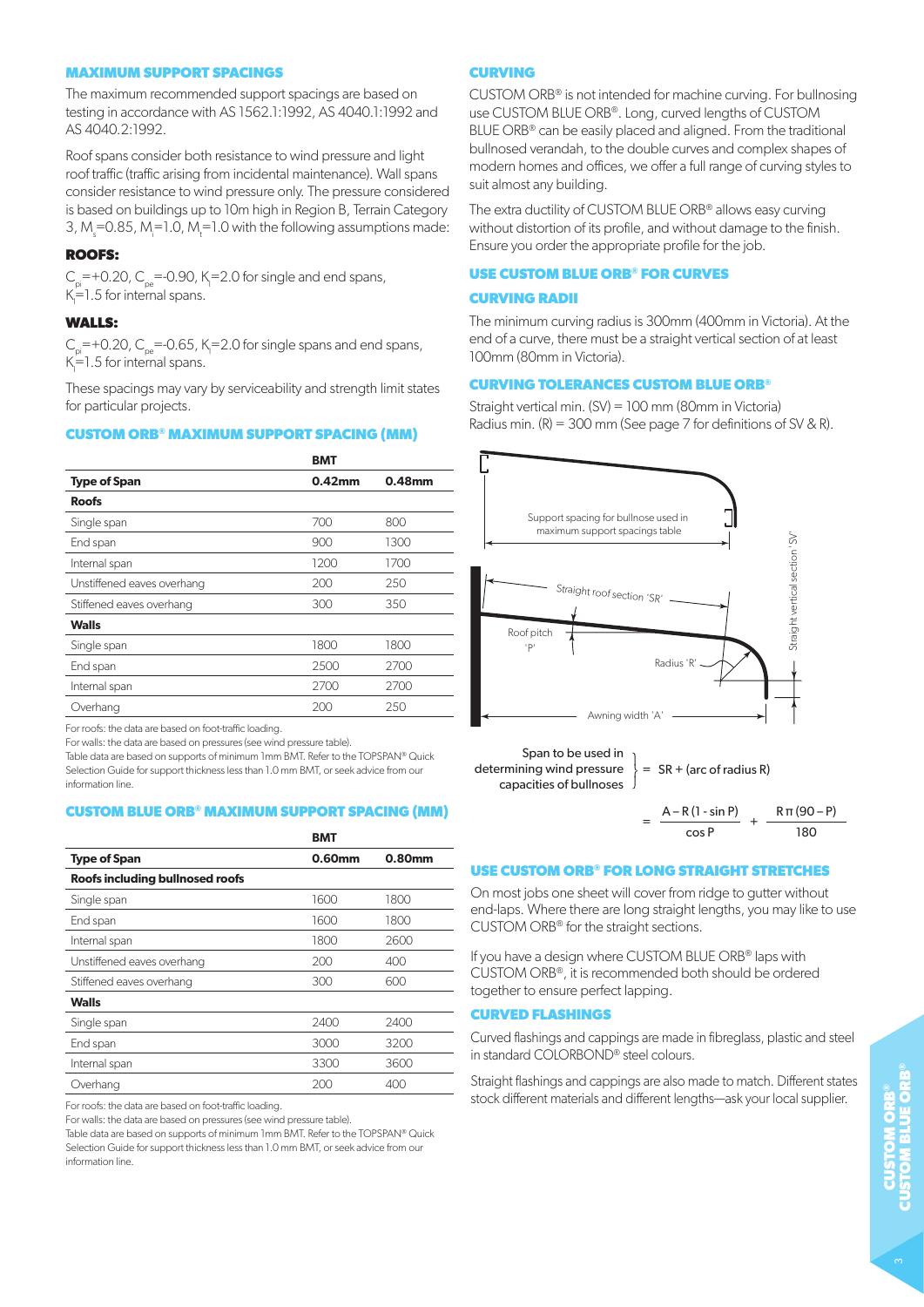### **CUSTOM ORB® LIMIT STATE WIND PRESSURE CAPACITIES (KPA) 0.42 BMT**

| <b>Span Type</b> | <b>Fasteners per sheet</b> | <b>Limit State</b> | Span (mm) |       |       |       |      |        |      |                          |
|------------------|----------------------------|--------------------|-----------|-------|-------|-------|------|--------|------|--------------------------|
|                  | per support                |                    | 600       | 900   | 1200  | 1500  | 1800 | 2100   | 2400 | 2700                     |
| Single           | 3                          | Serviceability     | 1.91      | 1.46  | 1.08  | 0.77  | 0.49 | $\sim$ |      | ٠                        |
|                  |                            | Strength           | 12.00     | 8.60  | 5.80  | 4.65  | 4.50 | $\sim$ | ٠    | $\overline{\phantom{a}}$ |
|                  | 5                          | Serviceability     | 5.39      | 3.20  | 1.75  | 0.94  | 0.45 | ٠      | ۰    | $\overline{\phantom{a}}$ |
|                  |                            | Strength           | 12.00     | 12.00 | 10.15 | 8.10  | 7.40 | ٠      | ۰    | $\sim$                   |
| End              | 3                          | Serviceability     | 1.66      | 1.40  | 1.18  | 1.00  | 0.83 | 0.67   | 0.52 | 0.38                     |
|                  |                            | Strength           | 9.15      | 7.55  | 5.90  | 4.50  | 3.40 | 2.70   | 2.30 | 2.00                     |
|                  | 5                          | Serviceability     | 6.08      | 4.27  | 2.79  | 1.59  | 1.02 | 0.65   | 0.42 | 0.30                     |
|                  |                            | Strength           | 12.00     | 12.00 | 9.90  | 7.55  | 5.75 | 4.50   | 3.60 | 3.05                     |
| Internal         | 3                          | Serviceability     | 1.91      | 1.67  | 1.45  | 1.23  | 1.03 | 0.85   | 0.69 | 0.56                     |
|                  |                            | Strength           | 11.35     | 9.25  | 7.45  | 6.00  | 4.85 | 3.90   | 3.20 | 2.70                     |
|                  | 5                          | Serviceability     | 7.00      | 4.92  | 3.32  | 2.21  | 1.49 | 1.05   | 0.78 | 0.59                     |
|                  |                            | Strength           | 12.00     | 12.00 | 12.00 | 10.80 | 8.85 | 7.10   | 5.65 | 4.50                     |

# **CUSTOM ORB® LIMIT STATE WIND PRESSURE CAPACITIES (KPA) 0.48 BMT**

| <b>Span Type</b> | <b>Fasteners per sheet</b> | <b>Limit State</b> | Span (mm) |       |       |       |       |                          |                          |                          |
|------------------|----------------------------|--------------------|-----------|-------|-------|-------|-------|--------------------------|--------------------------|--------------------------|
|                  | per support                |                    | 600       | 900   | 1200  | 1500  | 1800  | 2100                     | 2400                     | 2700                     |
| Single           | 3                          | Serviceability     | 2.12      | 1.47  | 1.03  | 0.77  | 0.60  | ٠                        |                          |                          |
|                  |                            | Strength           | 12.00     | 9.80  | 6.55  | 5.30  | 5.10  | ÷                        |                          | ٠                        |
|                  | 5                          | Serviceability     | 7.48      | 3.74  | 2.23  | 1.26  | 0.57  | $\sim$                   | ۰                        | $\overline{\phantom{a}}$ |
|                  |                            | Strength           | 12.00     | 12.00 | 10.75 | 8.65  | 8.10  | $\overline{\phantom{a}}$ | $\overline{\phantom{a}}$ | $\overline{\phantom{a}}$ |
| End              | 3                          | Serviceability     | 1.92      | 1.66  | 1.48  | 1.35  | 1.19  | 1.01                     | 0.81                     | 0.60                     |
|                  |                            | Strength           | 11.70     | 9.05  | 6.80  | 4.95  | 4.10  | 3.45                     | 3.00                     | 2.65                     |
|                  | 5                          | Serviceability     | 8.00      | 4.75  | 2.86  | 1.97  | 1.39  | 0.97                     | 0.66                     | 0.44                     |
|                  |                            | Strength           | 12.00     | 12.00 | 12.00 | 10.60 | 8.00  | 6.20                     | 5.00                     | 4.25                     |
| Internal         | 3                          | Serviceability     | 1.98      | 1.96  | 1.84  | 1.62  | 1.36  | 1.07                     | 0.82                     | 0.62                     |
|                  |                            | Strength           | 12.00     | 10.15 | 8.50  | 7.10  | 5.70  | 4.55                     | 3.60                     | 2.90                     |
|                  | 5                          | Serviceability     | 9.00      | 5.42  | 4.34  | 3.31  | 2.37  | 1.57                     | 0.95                     | 0.54                     |
|                  |                            | Strength           | 12.00     | 12.00 | 12.00 | 12.00 | 11.00 | 8.65                     | 6.75                     | 5.25                     |

Support must not be less than 1mm BMT.

## **CUSTOM BLUE ORB® LIMIT STATE WIND PRESSURE CAPACITIES (KPA) 0.60 BMT**

| <b>Span Type</b> | <b>Fasteners per sheet</b> | <b>Limit State</b> | Span (mm) |       |       |       |      |      |      |      |      |      |        |
|------------------|----------------------------|--------------------|-----------|-------|-------|-------|------|------|------|------|------|------|--------|
|                  | per support                |                    | 600       | 900   | 1200  | 1500  | 1800 | 2100 | 2400 | 2700 | 3000 | 3300 | 3600   |
| Single           | 3                          | Serviceability     | 3.32      | 2.58  | 1.94  | 1.48  | 1.08 | 0.73 | 0.39 |      |      |      | ۰      |
|                  |                            | Strength           | 12.00     | 10.55 | 7.25  | 5.85  | 5.05 | 4.55 | 4.30 |      | ۰    |      |        |
|                  | 5                          | Serviceability     | 10.50     | 6.03  | 2.62  | 1.30  | 0.62 | 0.36 | 0.32 |      |      |      |        |
|                  |                            | Strength           | 12.00     | 12.00 | 12.00 | 10.00 | 8.35 | 7.25 | 6.35 | ٠    |      |      |        |
| End              | 3                          | Serviceability     | 2.85      | 2.41  | 1.99  | 1.62  | 1.29 | 1.01 | 0.78 | 0.58 | 0.41 | 0.26 | $\sim$ |
|                  |                            | Strength           | 12.00     | 12.00 | 9.10  | 6.75  | 5.25 | 3.60 | 4.05 | 3.60 | 3.15 | 2.70 |        |
|                  | 5                          | Serviceability     | 11.00     | 7.72  | 4.80  | 2.62  | 1.40 | 0.89 | 0.73 | 0.58 | 0.41 | 0.23 |        |
|                  |                            | Strength           | 12.00     | 12.00 | 12.00 | 9.05  | 7.35 | 6.55 | 6.20 | 5.70 | 5.05 | 4.30 | ٠      |
| Internal         | 3                          | Serviceability     | 3.5       | 2.55  | 2.11  | 1.75  | 1.48 | 1.25 | 1.05 | 0.84 | 0.63 | 0.42 | 0.21   |
|                  |                            | Strength           | 12.00     | 12.00 | 9.15  | 6.80  | 5.65 | 5.15 | 4.95 | 4.55 | 4.00 | 3.30 | 2.60   |
|                  | 5                          | Serviceability     | 10.94     | 7.43  | 4.51  | 2.59  | .55  | 1.07 | 0.88 | 0.72 | 0.54 | 0.37 | 0.19   |
|                  |                            | Strength           | 12.00     | 12.00 | 12.00 | 9.95  | 8.30 | 7.70 | 7.45 | 7.00 | 6.25 | 5.35 | 4.40   |

# **CUSTOM BLUE ORB® LIMIT STATE WIND PRESSURE CAPACITIES (KPA) 0.80 BMT**

| <b>Span Type</b> | <b>Fasteners per sheet</b> | <b>Limit State</b> | Span (mm) |       |       |       |       |       |      |                          |      |        |                          |
|------------------|----------------------------|--------------------|-----------|-------|-------|-------|-------|-------|------|--------------------------|------|--------|--------------------------|
|                  | per support                |                    | 600       | 900   | 1200  | 1500  | 1800  | 2100  | 2400 | 2700                     | 3000 | 3300   | 3600                     |
| Single           | 3                          | Serviceability     | 5.26      | 3.92  | 2.80  | 2.08  | 1.49  | 0.99  | 0.53 |                          |      |        | ۰                        |
|                  |                            | Strength           | 12.00     | 12.00 | 9.15  | 7.45  | 6.30  | 5.50  | 4.95 |                          |      | $\sim$ | ٠                        |
|                  | 5                          | Serviceability     | 12.00     | 8.63  | 3.44  | .54   | 0.64  | 0.40  | 0.50 |                          |      |        |                          |
|                  |                            | Strength           | 12.00     | 12.00 | 12.00 | 11.50 | 9.70  | 8.55  | 7.70 | $\overline{\phantom{a}}$ |      |        |                          |
| End              | 3                          | Serviceability     | 5.91      | 4.61  | 3.43  | 2.46  | 1.77  | 1.31  | 1.00 | 0.75                     | 0.54 | 0.36   |                          |
|                  |                            | Strength           | 12.00     | 12.00 | 11.50 | 8.55  | 6.80  | 6.00  | 5.45 | 4.80                     | 4.00 | 3.15   | $\overline{\phantom{a}}$ |
|                  | 5                          | Serviceability     | 12.00     | 9.67  | 5.86  | 3.06  | 1.60  | 1.10  | 1.01 | 0.86                     | 0.62 | 0.33   |                          |
|                  |                            | Strength           | 12.00     | 12.00 | 12.00 | 12.00 | 9.85  | 8.80  | 8.25 | 7.00                     | 6.20 | 4.85   | ٠                        |
| Internal         | 3                          | Serviceability     | 5.49      | 4.53  | 3.66  | 2.94  | 2.38  | 1.93  | 1.56 | 1.24                     | 0.96 | 0.70   | 0.46                     |
|                  |                            | Strength           | 12.00     | 12.00 | 12.00 | 9.00  | 7.25  | 6.35  | 5.85 | 5.25                     | 4.65 | 3.95   | 3.20                     |
|                  | 5                          | Serviceability     | 12.00     | 12.00 | 6.86  | 3.23  | 1.61  | 1.45  | .37  | 1.36                     | 1.15 | 0.80   | 0.40                     |
|                  |                            | Strenath           | 12.00     | 12.00 | 12.00 | 12.00 | 12.00 | 10.45 | 9.05 | 7.40                     | 6.30 | 5.65   | 5.20                     |

Support must not be less than 1mm BMT.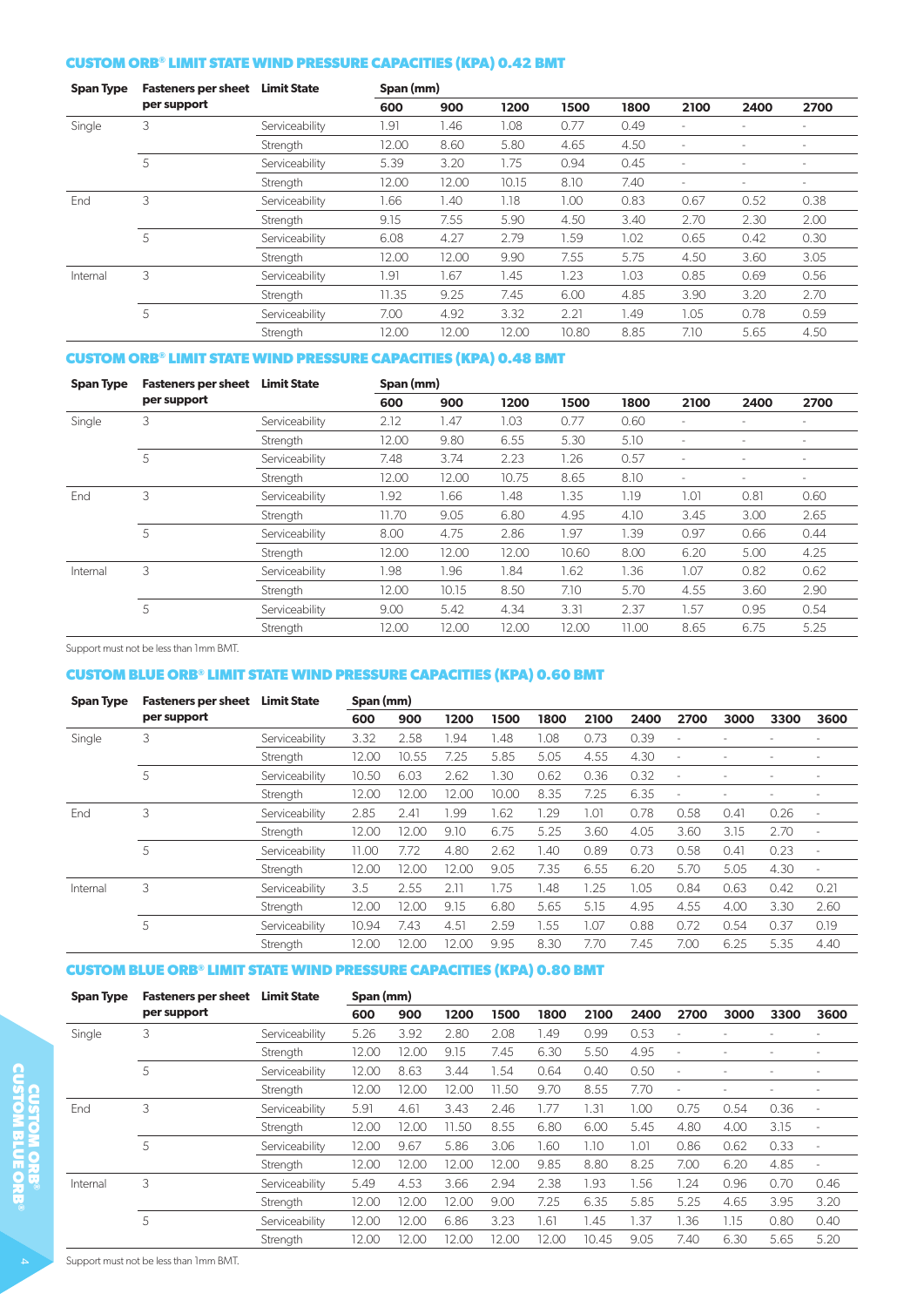#### **SPAN TYPES**

Roofing & Walling Profiles





#### **LIMIT STATES WIND PRESSURES**

CUSTOM ORB® offers the full benefits of the latest methods for modelling wind pressures. The wind pressure capacity table is determined by full scale tests conducted at Lysaght's NATAregistered testing laboratory, using the direct pressure-testing rig.

Testing was conducted in accordance with AS 1562.1:1992 Design and Installation of Sheet Roof and Wall Cladding—Metal, and AS 4040.2:1992 Resistance to Wind Pressures for Non-cyclonic Regions.

The pressure capacities for serviceability are based on a deflection limit of (span/120) + (maximum fastener pitch/30).

The pressure capacities for strength have been determined by testing the cladding to failure (ultimate capacity). These pressures are applicable when the cladding is fixed to a minimum of 1.0mm, G550 steel.

For material less than 1.0mm thick, refer to the TOPSPAN® Quick Selection Guide, or seek advice from our information line.

#### **ADVERSE CONDITIONS**

If this product is to be used in marine, severe industrial, or unusually corrosive environments, ask for advice from our information line.

#### **MINIMUM ROOF PITCH**

A special anti-capillary forming in the side-lap allow you to use CUSTOM ORB® (or CUSTOM BLUE ORB® used on curved surfaces) for roof pitches as low as 5° (1 in 12).

#### **MAXIMUM ROOF LENGTHS FOR DRAINAGE MEASURED FROM RIDGE TO GUTTER**

Penetrations will alter the flow of water on a roof. For assistance in design of roofs with penetrations, please seek advice from our information line

#### **RAINFALL CAPACITIES (M)**

| <b>Peak Rainfall Intensity</b> | <b>Roof Slopes (degrees)</b> |     |    |  |  |  |  |  |  |
|--------------------------------|------------------------------|-----|----|--|--|--|--|--|--|
| (mm/hr)                        | 5                            | 7.5 | 10 |  |  |  |  |  |  |
| 100                            | 29                           | 34  | 38 |  |  |  |  |  |  |
| 150                            | 20                           | 23  | 25 |  |  |  |  |  |  |
| 200                            | 15                           |     | 19 |  |  |  |  |  |  |
| 250                            | 12                           | 14  | 15 |  |  |  |  |  |  |
| 300                            | 10                           |     | 13 |  |  |  |  |  |  |
| 400                            |                              | 8   | 10 |  |  |  |  |  |  |
|                                |                              |     |    |  |  |  |  |  |  |

#### **NON-CYCLONIC AREAS**

The information in this brochure is suitable for use only in areas where a tropical cyclone is unlikely to occur as defined in AS 1170.2:2011.



For information on the use of

LYSAGHT<sup>®</sup> products in cyclonic conditions, refer to the Cyclonic Area Design Manual, which is available on our website: www. lysaght.com

# **THE CLASSIC CURVES OF CONTEMPORARY STYLE**

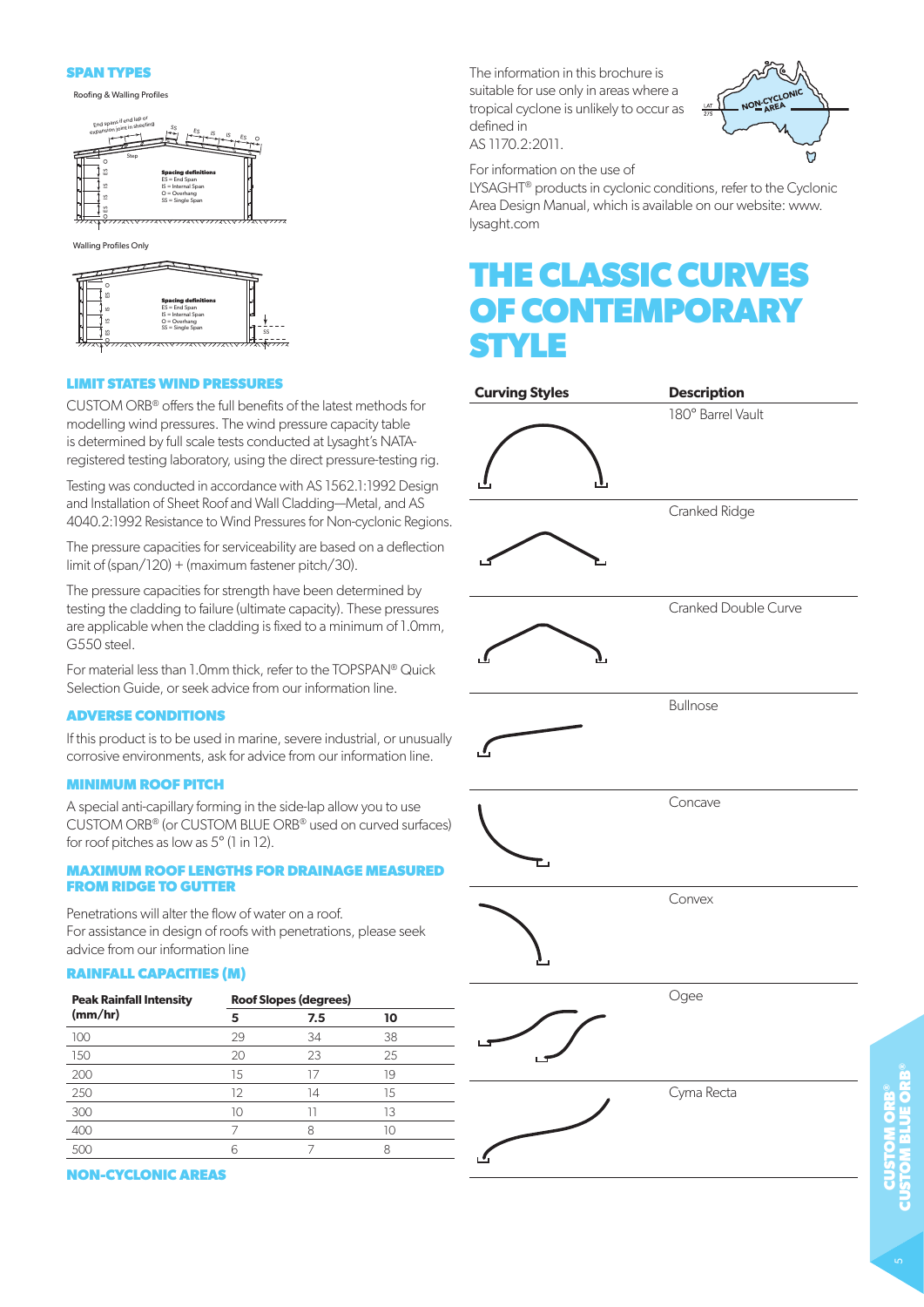# **INSTALLATION**

#### **FASTENING SHEETS TO SUPPORTS**

CUSTOM ORB® (and CUSTOM BLUE ORB®) are pierce-fixed to timber or steel supports. This means that fastener screws pass through the sheeting.

You can place screws through the crests or in the valleys. To maximise watertightness, always place roof screws through the crests. For walling, you may use either crest or valley-fixing.

Always drive the screws perpendicular to the sheeting, and in the centre of the corrugation or rib.

Don't place fasteners less than 25mm from the ends of sheets.

#### **SIDE-LAPS**

CUSTOM ORB® (and CUSTOM BLUE ORB®) is overlapped at the sides not less than 1.5 corrugations. It is generally considered good practice to use fasteners along side-laps however, when cladding is supported as indicated in maximum support spacings, side-lap fasteners are not usually needed for strength.

### **END LAPPING**

End-laps are not usually necessary because CUSTOM ORB® and CUSTOM BLUE ORB® are available in long lengths.

If you want end-laps, seek advice from our information line on the sequence of laying and the amount of overlap.

If you intend to end-lap CUSTOM ORB® (and CUSTOM BLUE ORB®), order the sheets at the same time and tell us you intend to lap them, to ensure a good fit of the profiles.

### **ENDS OF SHEETS**

It is usual to allow roof sheets to overlap into gutters by about 50 mm. The valleys of sheets should be turned-down at lower ends, and turned-up at upper ends.

#### **LAYING PROCEDURE**

For maximum weather-tightness, start laying sheets from the end of the building that will be in the lee of the worst-anticipated or prevailing weather.

Lay sheets toward prevailing weather. Also, it is much easier and safer to turn sheets on the ground than up on the roof.

Before lifting sheets on to the roof, check that they are the correct way up and the overlapping side is towards the edge of the roof from which installation will start.

Place bundles of sheets over or near firm supports, not at mid span of roof members.

#### **SHEET COVERAGE**

| Width of Roof (m)<br>3 4 5 6 7 |         |  | 8 <sup>2</sup> | $\overline{q}$         | 10 | - 11 - 12 - | -13 - | 14 | $15 \t 16$  |  | 18 | 19    | 20 | 30    | 40 | 50  |
|--------------------------------|---------|--|----------------|------------------------|----|-------------|-------|----|-------------|--|----|-------|----|-------|----|-----|
| Number of Sheets               | 4 6 7 8 |  |                | $10 \quad 11 \quad 12$ |    | 14 15 16 18 |       | 19 | 20 21 23 24 |  |    | 25 27 |    | 40 53 |    | -66 |



Prevailing weather  $\longrightarrow$   $\longleftarrow$  Direction of laying Sheet 1 Sheet 3 Sheet 2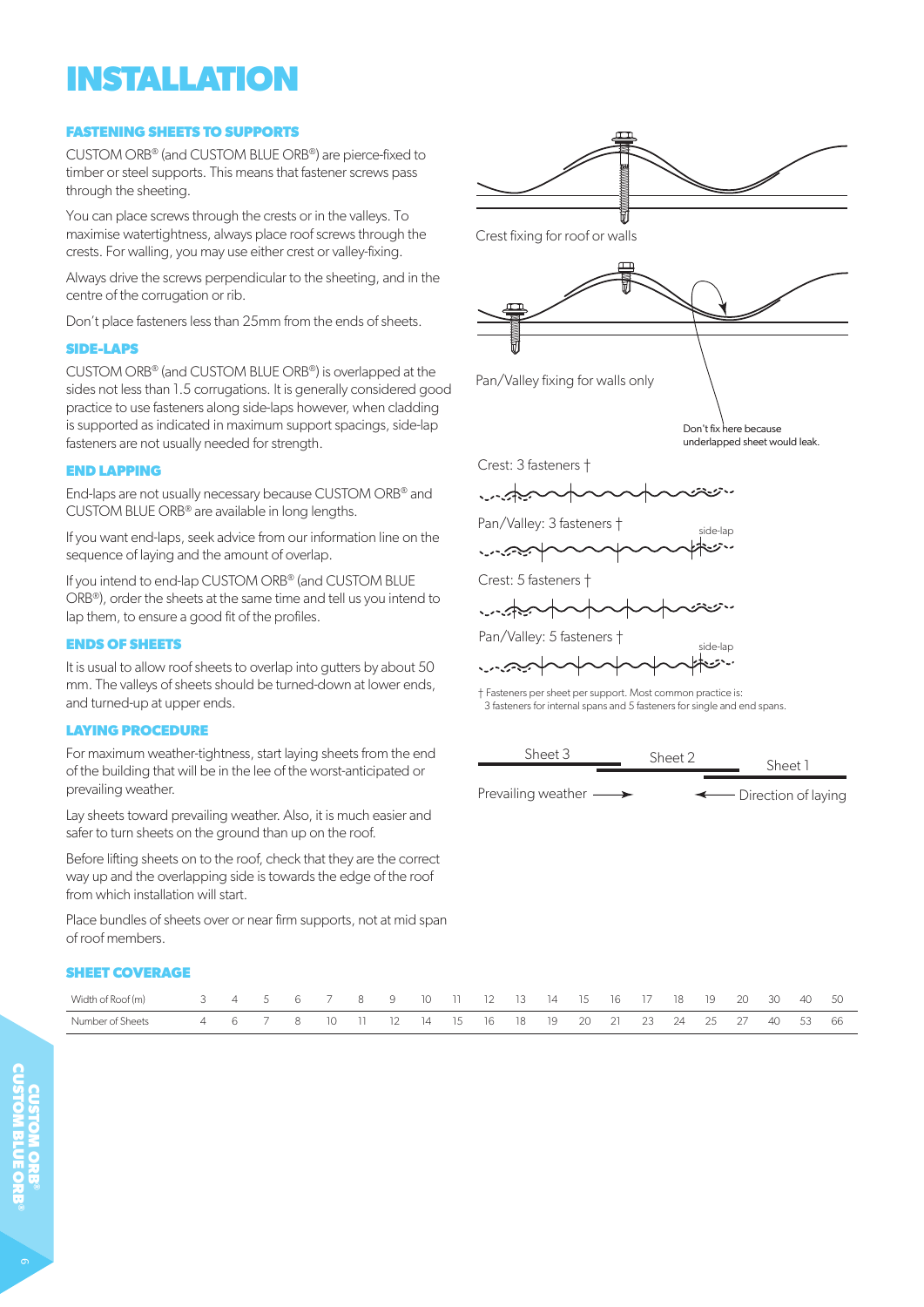#### **FASTENERS WITHOUT INSULATION**

|                    | <b>Fix to Steel</b><br>Single & lapped<br>steel thickness<br>$\geq$ 0.55 up to 1.0mm BMT | <b>Fix to Steel</b><br><b>Single steel thickness</b><br>$\geq 1.0$ mm BMT<br>up to 3.0mm BMT                                  | <b>Fix to Steel</b><br><b>Total lapped thickness</b><br>$\geq$ 1.00 BMT<br>up to 3.8mm BMT | <b>Fix to Timber Hardwood</b><br>J1-J3                                         | <b>Fix to Timber Softwood</b><br>J4                                                                         |
|--------------------|------------------------------------------------------------------------------------------|-------------------------------------------------------------------------------------------------------------------------------|--------------------------------------------------------------------------------------------|--------------------------------------------------------------------------------|-------------------------------------------------------------------------------------------------------------|
| <b>Crest Fixed</b> | Roof Zips M6-11x50                                                                       | 12-14x35, Metal Teks HG, HH<br>or<br>AutoTeks M5.5-14x39                                                                      | 12-14x35, Metal Teks HG, HH<br>or<br>AutoTeks M5.5-14x39                                   | 12-11x50, Type 17 HG, HH                                                       | 12-11x50, Type 17 HG, HH<br>or<br>Roof Zips M6-11x50 HG, HH                                                 |
| <b>Pan Fixed</b>   | 10-16x16. Metal Teks. HH<br>or<br>M5-16x25 Designer Head<br>or<br>Roof Zips M6-11x25     | 10-16x16, Metal Teks, HH<br><b>or</b><br>M5-16x25 Designer Head                                                               | 10-16x16, Metal Teks, HH                                                                   | 10-12x25, Type 17, HH<br>M5-16x25 Designer Head<br>or<br>12-11x25, Type 17, HH | 10-12x30, Type 17, HH<br>M5-16x25 Designer Head<br>12-11x25, Type 17, HH<br><b>or</b><br>Roof Zips M6-11x25 |
| Side-laps          |                                                                                          | (If required) 10-16x16, Metal Teks, HH or Roof Zips M6-11x25 or M5-16x25 Designer Head or Sealed blind rivet ø4.8mm aluminium |                                                                                            |                                                                                |                                                                                                             |

Notes:

1. For other steel thicknesses not specified please seek advice from screw manufacturer.

2. Values given are: gauge/threads per inch/ lengths (mm). HH = Hex. Head, WH = Wafer Head, HG = Hi-Grip

3. Care is required during installation to prevent stripping of thin material. (Single ply.)

4. Screw specification as above or equivalent fastener.

5. All screws with EPDM sealing washer.

#### **WALKING ON ROOFS**

When walking along the length of CUSTOM ORB®, walk only in the pans. When walking across the width of the sheeting, walk over or close to the roofing supports.

Generally, keep your weight evenly distributed over the soles of both feet to avoid concentrating your weight on either heels or toes. Always wear smooth soft-soled shoes; avoid ribbed soles that pick up and hold small stones, swarf and other objects.

#### **MAINTENANCE**

Optimum product life will be achieved if all external surfaces are washed regularly. Areas not cleaned by natural rainfall (such as the tops of walls sheltered by eaves) should be washed down every six months.

#### **STORAGE AND HANDLING**

Keep the product dry and clear of the ground. If stacked or bundled product becomes wet, separate it, wipe it with a clean cloth and stack it to dry thoroughly.

Handle materials carefully to avoid damage: don't drag materials over rough surfaces or each other; carry tools, don't drag them; protect from swarf.

#### **METAL & TIMBER COMPATIBILITY**

Lead, copper, bare steel and green or some chemically-treated timbers are not compatible with this product; thus don't allow any contact of the product with those materials, nor discharge of rainwater from them onto the product. If there are doubts about the compatibility of products being used, ask for advice from our information line.

#### **CUTTING**

For cutting thin metal on site, we recommend a circular saw with a metal-cutting blade because it produces fewer damaging hot metal particles and leaves less resultant burr than a carborundum disc.

Cut materials over the ground and not over other materials. Sweep all metallic swarf and other debris from roof areas and gutters at the end of each day and at the completion of the installation. Failure to do so can lead to surface staining when the metal particles rust.

#### **TURNING-UP CUSTOM ORB® OR CUSTOM BLUE ORB®**

With pliers, multi-grips or a shifting spanner closed down to approximately 2mm, grip the valley corrugations 20mm in from the end of the sheet and turn up as far as possible. Be careful not to tear the sheet.

#### **SEALED JOINTS**

For sealed joints use screws or rivets and neutral-cure silicone sealant branded as suitable for use with galvanised or ZINCALUME® steel.

#### **SIMPLE, LOW-COST FIXING**

CUSTOM ORB® and CUSTOM BLUE ORB® can be fixed with hex head screws ensuring fast and simple installation with the recommended side-lap (one and a half corrugations).

#### **SWARF**

Sweep all metallic swarf and other debris from roof areas and gutters at the end of each day and at the completion of the installation. Failure to do so can lead to surface staining when the metal particles rust.

 $\mathord{\sim}$